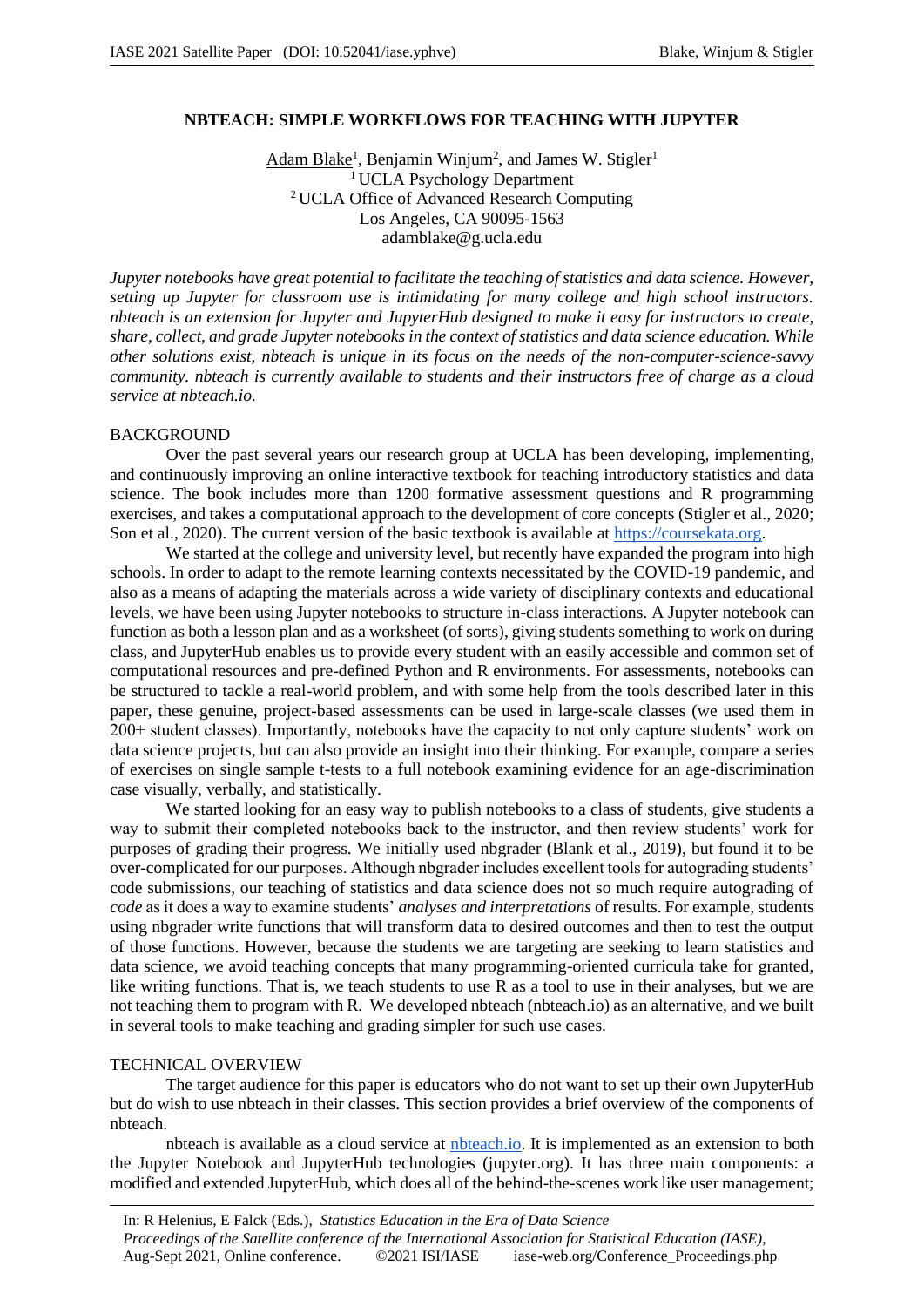an extension to the Jupyter Notebook, which alters the user-interface and user-experience depending on role and context (e.g. a student working on classwork, or an instructor authoring an assignment); and a dashboard, which provides an organized and simple access point for students and instructors to access published and submitted notebooks. These three components are connected via an API exposed on the JupyterHub.

This system was originally developed specifically to work within the free online courses hosted at CourseKata (coursekata.org). In those courses, the dashboard, created as a page within the user's learning management system (LMS), was the main access point to the user's Jupyter server. The management of notebooks assigned to and submitted by students was accomplished using the dashboard, which was updated using API calls to and from the nbteach extension. In the new freestanding version, a dashboard has been built as a separate web application to provide the interface that formerly was accessible only within the LMS. We currently provide this dashboard application as part of a hosted cloud service – not only to manage the distribution and collection of notebooks, but also to manage functionality previously provided by the LMS, including the ability for teachers and students to register for accounts and for teachers to assign students to classes.

When in a notebook, the front-end extension provides enhancements to the user experience. Instructors gain the ability to author and publish notebooks to their classes. When authoring these notebooks, instructors can make a number of modifications like locking cells, providing a submit button, or rendering interactive multiple-choice questions. When a student opens their copy of the notebook published by the instructor, these tools will automatically be displayed and run. The full scope of these tools is demonstrated in the workflows in the next sections.

Due to the nature of some of the modifications we have made to the JupyterHub, installing the entire nbteach system can be cumbersome. We are working to improve this process and possibly make it easier to download and install on a server of your choosing. At present, we are offering access to our nbteach installation, which runs on the Google Cloud Platform.

#### BASIC WORKFLOW

We start our description of nbteach with a simple workflow teachers would use for authoring, distributing, and grading notebooks in one or more classes of students. In the next section we will introduce more advanced cell-level authoring tools.

The teacher starts by opening a Jupyter notebook hosted on an nbteach-enabled version of JupyterHub. This notebook can be a new, empty notebook or they can upload one that they already have. In addition to the normal Jupyter interface, the main toolbar will have an "nb" icon with four new buttons: Preview, Reset, Class Tools, and Publish.

| nbteach |  |      | graph_check Last Checkpoint: 12/11/2020 (autosaved) |        |  |      |        |  |  |      |  |  |  |  |  |                                                                                      |  | <b>Control Panel</b><br>Logout |  |
|---------|--|------|-----------------------------------------------------|--------|--|------|--------|--|--|------|--|--|--|--|--|--------------------------------------------------------------------------------------|--|--------------------------------|--|
|         |  | Fdit | View                                                | Insert |  | Cell | Kernel |  |  | Help |  |  |  |  |  |                                                                                      |  | Trusted                        |  |
|         |  |      |                                                     |        |  |      |        |  |  |      |  |  |  |  |  | 图 + ※ ① IB ↑ ↓ ▶ Run ■ C ▶ Code ↓ ■ nb □ Preview D Reset $\Phi$ Class Tools イPublish |  | <b>Memory: 189 / 1024 MB</b>   |  |

Figure 1. The main Jupyter toolbar with nbteach actions added to it

To distribute the notebook to their students, the teacher clicks the Publish button. This will open a dialog box so that they can select the classes they want to publish to and set any notebook-level options. At the most basic level, the teacher checks the box next to the classes to which they want to publish the notebook, and then clicks Publish at the bottom of the dialog box. This will create copies of the notebook for each student and instructor in the class, which are immediately accessible from their own account in the appropriately named "classwork" folder (also available via the dashboard at nbteach.io). These classwork copies are the notebooks that students can work on, and which teachers can use in guided lectures or other such instruction.

After the notebook is published, the master copy is locked so that it cannot be edited, deleted, or moved. This ensures that there is always a source of "truth" for what the published notebook looked like, and serves as a place to manage the notebook. If edits need to be made, the teacher can Unpublish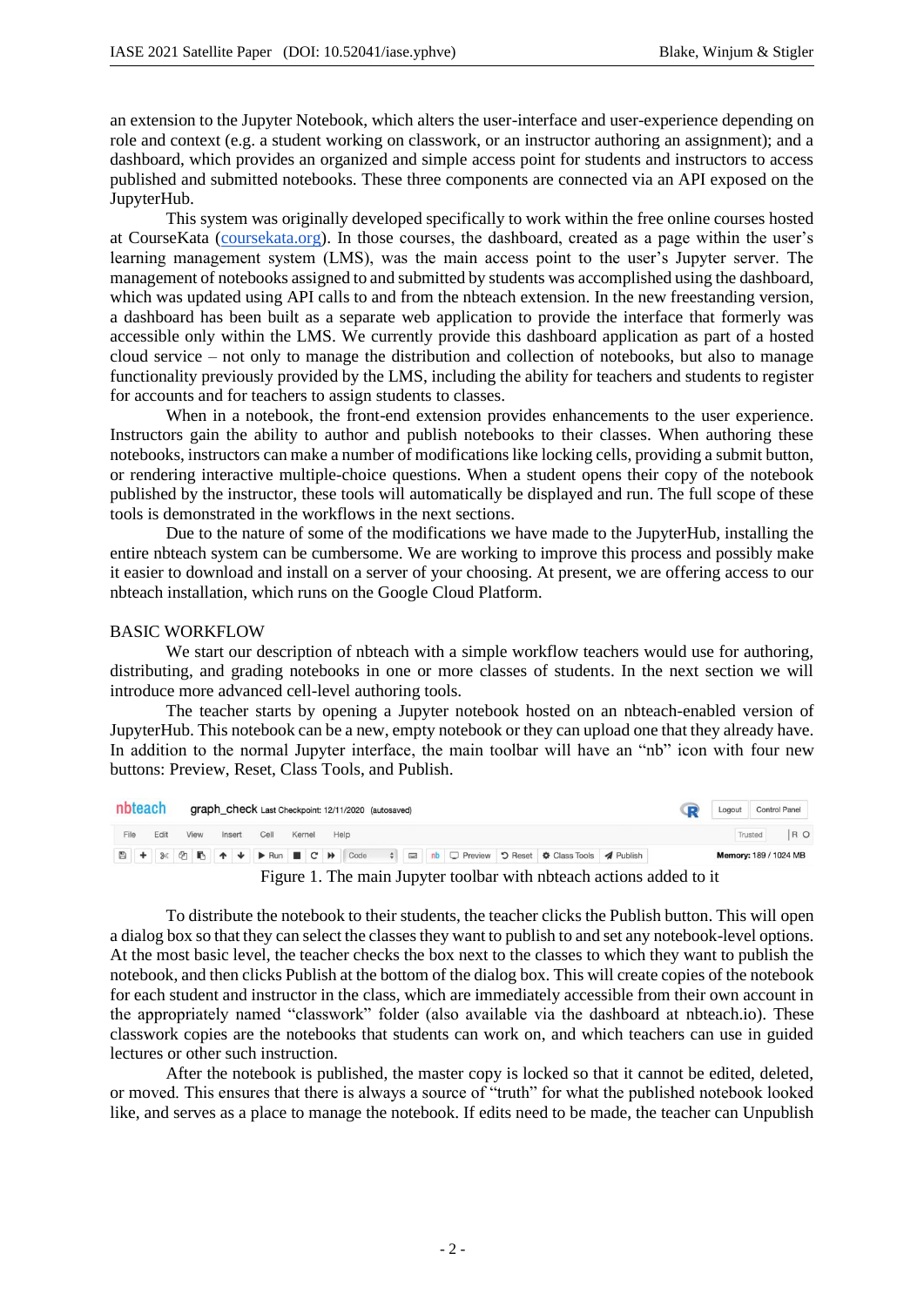the notebook—which removes it from each student's account—and then make the edits and Publish it again.

### *Option: Add a submit button*

Although the workflow above can be used to distribute a notebook to students, most instructors will want to provide a way for students to submit their completed work back to the teacher. When publishing the notebook, the instructor can check an option to add a submit button to the toolbar when the notebook is opened by students. When a student clicks that button in their notebook, a copy of their current notebook is sent to the teacher's account and saved there. Students can submit as many times as they like, with each submission overwriting the last. Submissions are allowed as long as the teacher leaves them "open", and they can be "closed" via a button on the dashboard or in the master or classwork copies of the notebook.

The submitted notebooks are saved in a read-only state on the instructor's account, and they are named like *classwork/[class name]/[notebook name]/[student email]\_[notebook name]*. These notebooks are also accessible directly from the dashboard, where they also can be downloaded, either individually or as a batch for the entire class.

# *Option: Lock the notebook*

A second option available at time of publishing is to *Lock the notebook so students can't add or delete cells*. In short, students will often accidentally delete important cells that have prompts or information they need, or add cells making the notebook more variable and harder to grade. Usually they aren't trying to get their notebooks all messed up like this, so you might want to prevent them from doing so!

Locking the notebook will prevent the structure of the notebook from changing. Not only are actions like inserting, cutting, deleting, and moving cells prevented, their buttons and menu items are also removed from the toolbar. This feature is especially useful when using notebooks for quizzes or exams because it reduces the search space when a student is trying to perform other actions. Combined with the specialized cell types described below, locking also ensures that their notebook has a predictable form and structure, which can greatly benefit the grading process.

### SPECIALIZED CELL TYPES

One challenge of working with novice users is that Jupyter notebooks are very easy to mess up. If you are in Command Mode, a few keystrokes can add multiple cells, delete others, and open dialog windows. To have better control over what students do (and don't do!), we have created a set of cellediting tools that allow the teacher to specify the behavior of each individual cell.

When nbteach is enabled, each cell will have its own dropdown menu. In the default state, this menu will display three dashes (---). These are regular Jupyter cells, and like normal Jupyter cells, they can easily be changed from Markdown to Code cells and back again. At any time, the instructor can revert all cells back into normal Jupyter cells by pushing the Reset button on the nbteach toolbar at the top of the notebook.

### *The Nine Special Cell Types of nbteach*

In addition to normal Jupyter cells (---), nbteach allows the instructor to set each cell to one of 9 special types: 3 types of Code cells, 3 types of Markdown cells, and 3 new cell types called Response cells. The main distinctions between the different cell types is in what students are allowed to do with the cell. Once a cell is set to one of the 9 special types, students will not be able to delete the cell. If a cell is a Code cell the student cannot change it to a Markdown cell, and vice versa. Depending on the cell type, the instructor can specify whether students can edit the cells, run the cells, or just view them. The 9 types of cells, with their associated permissions, are summarized in the table below.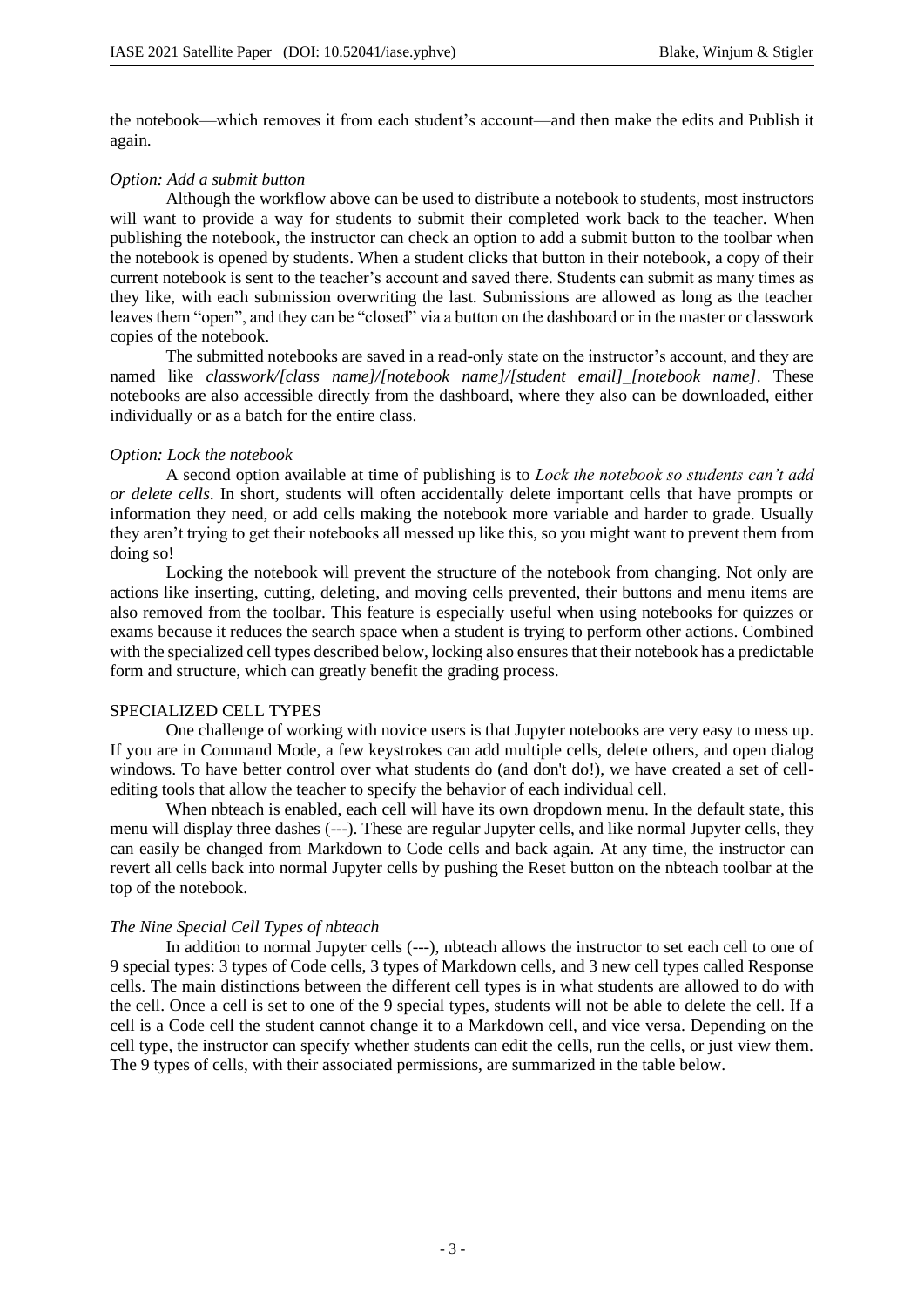| Cell Type                 | Delete                    | Edit                      | Run                       |
|---------------------------|---------------------------|---------------------------|---------------------------|
| (---) Normal; default     | $\boldsymbol{\nu}$        | ✔                         |                           |
| Code: Edit-And-Run        | $\boldsymbol{\mathsf{x}}$ | V                         |                           |
| Code: Run-Only            | $\boldsymbol{\mathsf{x}}$ | $\boldsymbol{x}$          |                           |
| Code: View-Only           | $\boldsymbol{x}$          | $\boldsymbol{x}$          | $\boldsymbol{\mathsf{x}}$ |
| Markdown: Edit-And-Render | $\boldsymbol{x}$          | ✔                         | ı                         |
| Markdown: Render-Only     | $\boldsymbol{\mathsf{x}}$ | $\boldsymbol{\mathsf{x}}$ | ✔                         |
| Markdown: View-Only       | $\boldsymbol{x}$          | $\boldsymbol{\mathsf{x}}$ | $\boldsymbol{\mathsf{x}}$ |
| Response: Markdown        | $\boldsymbol{x}$          | ✔                         | ✔                         |
| Response: Code            | $\boldsymbol{x}$          | ✔                         | ı                         |
| Response: Multiple-Choice | X                         | x                         | x                         |

Table 1. The different types of cells you can make in nbteach and whether you can perform certain actions on those cells (yes =  $\sqrt{\ }$ , no =  $\chi$ )

### *Response cells*

Perhaps the most useful cell types for teachers are the Response cells. Response cells are especially useful when using Jupyter notebooks for student assessment and grading. There are three types of response cells: Markdown, Code, and Multiple-Choice. Once a cell is set as a response cell, a light-colored border appears around the cell. This helps students see exactly where they are expected to submit their work, be it code or text in answer to a challenge or question.

Multiple-Choice cells allow the teacher to embed multiple choice questions into the notebook. To author a multiple-choice question, simply select Response: Multiple-Choice from the cell dropdown menu. Then, write the question in normal markdown format, formatting the response options as a bulleted list (with each choice preceded by a hyphen or asterisk and a space):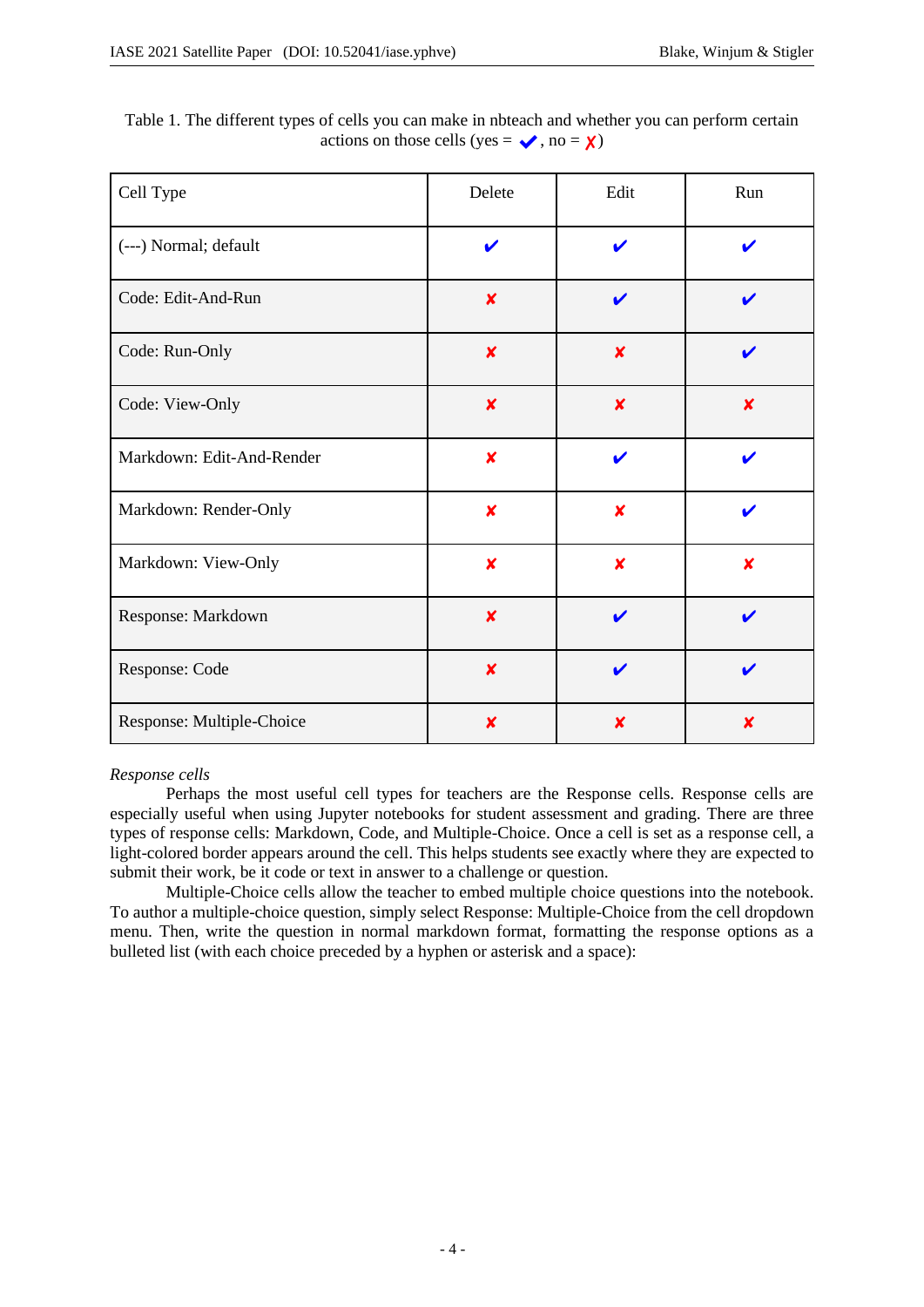



When you render the cell, it will look like this:



Figure 3. The same multiple-choice cell as in Figure 2, but rendered to its interactive form

### GRADING NOTEBOOKS

nbteach was designed for instructors with different grading needs and programming literacies. It is a non-trivial task to teach students to write code that can be graded with instructor-written test code, and an even more difficult task to teach instructors how to write that test code. Many instructors at the High School and Community College level who would like to adopt new technologies like Jupyter are faced with time constraints that prevent them from exploring new options. Keeping these instructors in mind, we included some tools that made the transition to using Jupyter Notebooks for assessments a relatively smooth process.

Notebooks submitted by students can be downloaded from the nbteach dashboard and graded individually. This may work well for small groups of students or free-form projects, but can be a long process similar to grading essays. When instructors utilize the Response cells described above, they can also use a simple tool we provide on the dashboard that will extract all student responses into a CSV file—one column per response cell—that can be opened in Excel or similar spreadsheet software. This makes it much easier to grade students' written analyses, multiple-choice responses, and even their code (though, if needed the output of that code can be checked by opening the student's submission or looking at the static version of the submission from the dashboard). In nbteach grade sheets, students' responses to multiple-choice questions are in an easy to grade numeric form, where 1 corresponds to the first option, 2 to the second option, and so on.

One thing we have learned from experience: If an instructor plans to grade the notebooks (e.g., for a quiz or exam) we highly recommend choosing the option to *Lock the notebook* when publishing it. Students will often create a new code cell and try to enter markdown text (or vice versa), or write their answers into new, non-Response cells which will not be included in the downloadable grade sheet.